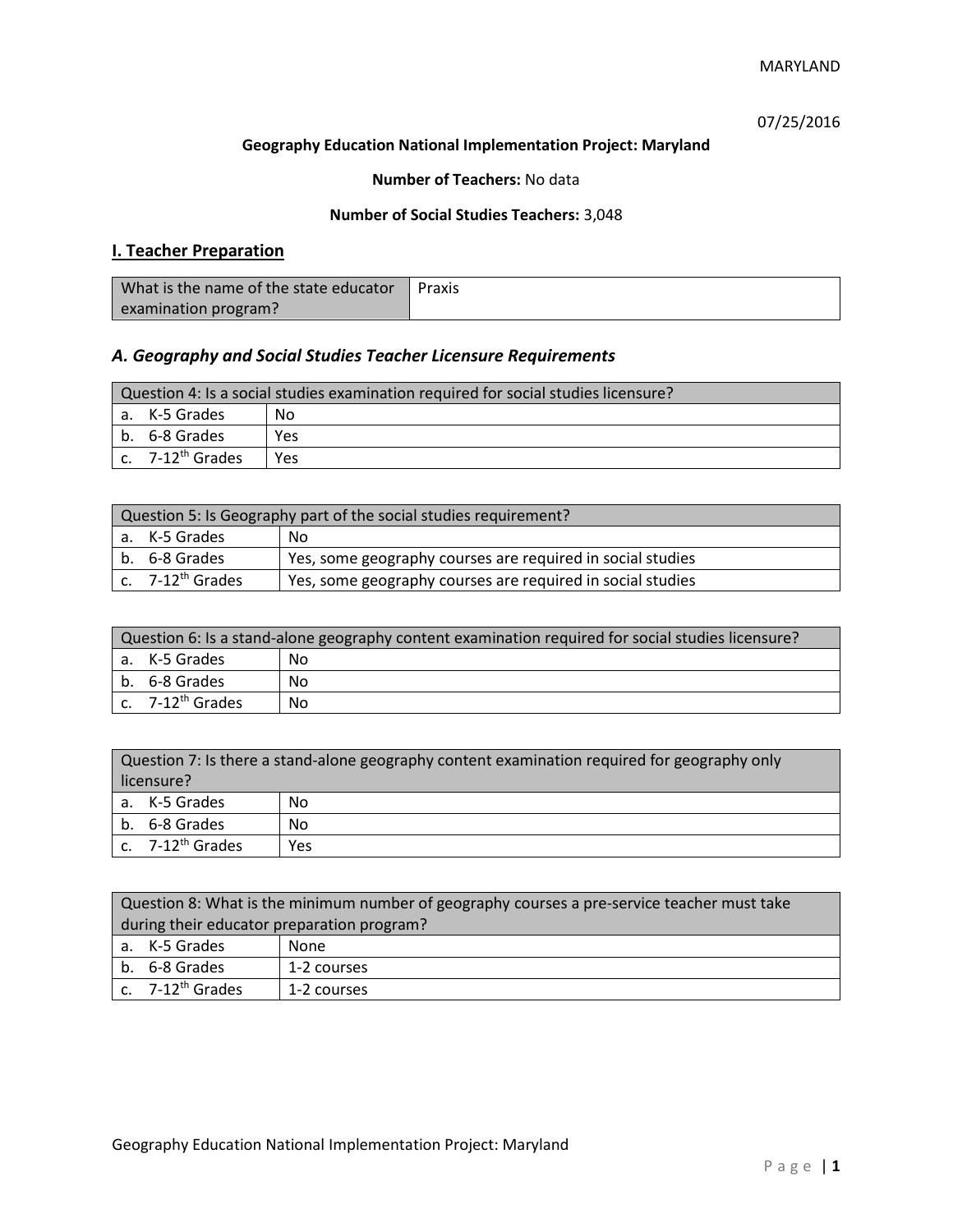| Question 9: Additional information about how<br>teachers become certified in your state? | MD offers the following (overlapping) teacher<br>certification grade bands: pk-3, 1-6, 4-9 (very<br>usual), and 7-12. Second, geography factors in as<br>required content coursework for middle and high<br>school social studies. Methods instructors like me |
|------------------------------------------------------------------------------------------|----------------------------------------------------------------------------------------------------------------------------------------------------------------------------------------------------------------------------------------------------------------|
|                                                                                          | bring geography into pedagogy courses as well.                                                                                                                                                                                                                 |

### *B. Professional Development*

| Question 10: Can in service teachers receive<br>certification credit for professional<br>development courses or programs in<br>geography? | Yes   |
|-------------------------------------------------------------------------------------------------------------------------------------------|-------|
| Question 11: Does the state education agency<br>(SEA) provide professional development in<br>geography?                                   | Local |

## **II. Curriculum**

| Question 15: What is the name of the state<br>standards?              | Maryland Teaching and Learning: Social Studies |
|-----------------------------------------------------------------------|------------------------------------------------|
| Question 16: How are the state standards<br>presented by grade level? | Combination                                    |
| Question 17: When were the standards last<br>revised?                 | 7-10 years                                     |
| Question 18: Are there plans for revision to<br>the state standards?  | No timeline                                    |
| Question 19: Is geography included in the<br>state standards?         | Yes                                            |
| Question 20: How are the geography<br>standards organized?            | Geography standards are organized by strand    |
| Question 21: What framework and/or<br>documents were used?            | Geography for Life (1994)                      |

#### **Question 22: What general topics are included?**

Population and Settlements; Spatial Thinking and/or Mental Maps; Movement of people, goods and/or ideas; Culture; Geopolitics; Places and/or regions; Human-environment interaction; Mapping (map projections, use of maps); Physical geography (including physical processes, weather & climate, natural resources)

| Question 23: What is the total number of credit | 21 credit hours |
|-------------------------------------------------|-----------------|
| hours required for high school graduation?      |                 |
| Question 24: What is the total number of social | 3 credit hours  |
| studies credit hours required for high school   |                 |
| graduation?                                     |                 |